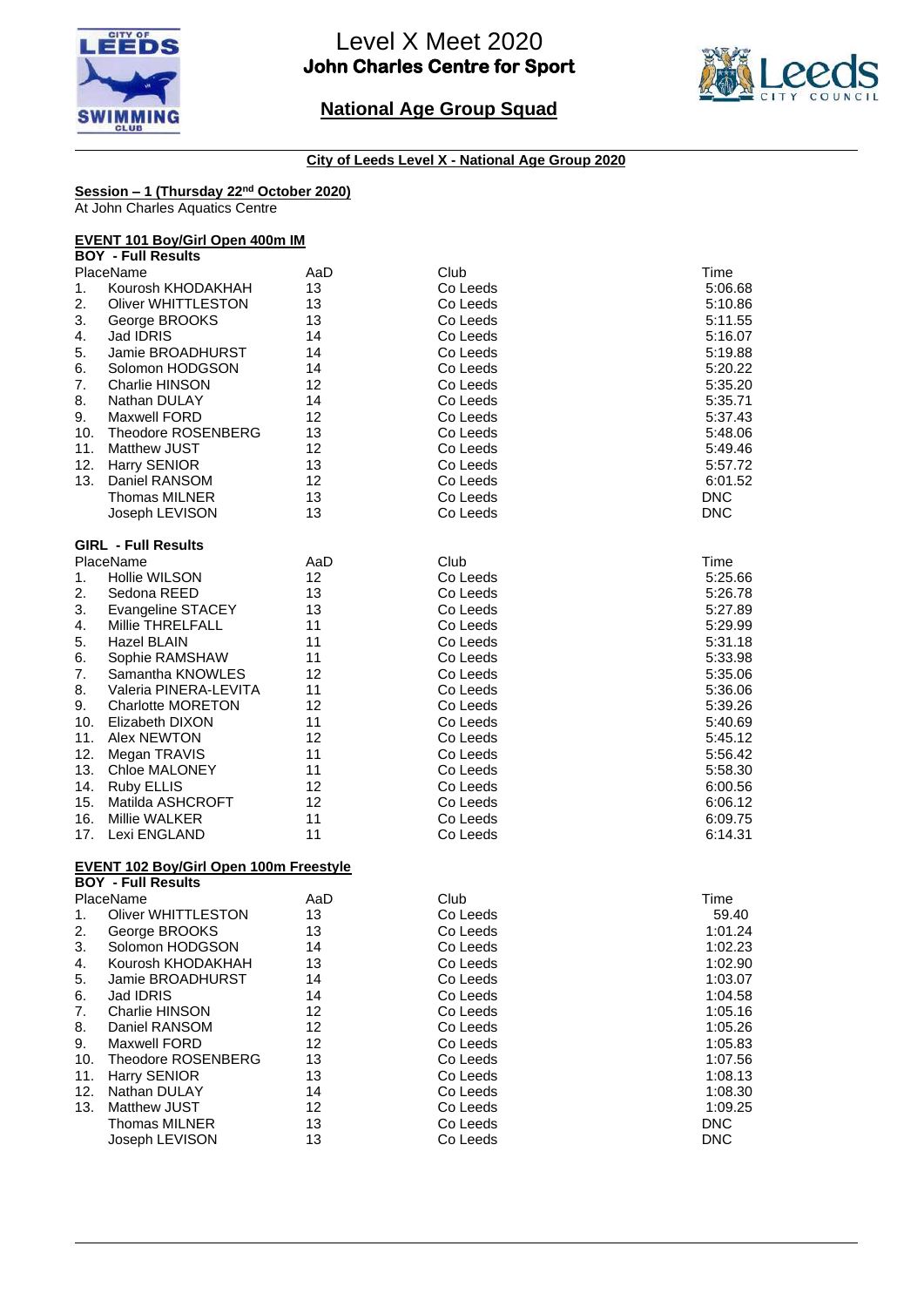



|     | <b>GIRL - Full Results</b> |     |          |         |
|-----|----------------------------|-----|----------|---------|
|     | PlaceName                  | AaD | Club     | Time    |
| 1.  | Hollie WILSON              | 12  | Co Leeds | 1:03.11 |
| 2.  | Evangeline STACEY          | 13  | Co Leeds | 1:03.75 |
| 3.  | Sedona REED                | 13  | Co Leeds | 1:05.28 |
| 4.  | Alex NEWTON                | 12  | Co Leeds | 1:05.72 |
| 5.  | Valeria PINERA-LEVITA      | 11  | Co Leeds | 1:06.25 |
| 6.  | Millie THRELFALL           | 11  | Co Leeds | 1:06.50 |
| 7.  | Samantha KNOWLES           | 12  | Co Leeds | 1:06.82 |
| 8.  | <b>Charlotte MORETON</b>   | 12  | Co Leeds | 1:07.32 |
| 9.  | Sophie RAMSHAW             | 11  | Co Leeds | 1:07.36 |
| 10. | Megan TRAVIS               | 11  | Co Leeds | 1:07.63 |
| 11. | Hazel BLAIN                | 11  | Co Leeds | 1:07.82 |
| 12. | Elizabeth DIXON            | 11  | Co Leeds | 1:08.65 |
| 13. | Ruby ELLIS                 | 12  | Co Leeds | 1:09.90 |
| 13. | Matilda ASHCROFT           | 12  | Co Leeds | 1:09.90 |
| 15. | Lexi ENGLAND               | 11  | Co Leeds | 1:10.85 |
| 16. | Millie WALKER              | 11  | Co Leeds | 1:12.61 |
| 17. | Chloe MALONEY              | 11  | Co Leeds | 1:12.61 |

## **Session – 2 (Friday 23rd October 2020)**

At John Charles Aquatics Centre

## **EVENT 201 Boy/Girl Open 100m Butterfly BOY - Full Results** PlaceName AaD Club Time 1. Oliver WHITTLESTON

| 2.  | George BROOKS              | 13                | Co Leeds | 1:06.29 |
|-----|----------------------------|-------------------|----------|---------|
| 3.  | Solomon HODGSON            | 14                | Co Leeds | 1:08.76 |
| 4.  | Kourosh KHODAKHAH          | 13                | Co Leeds | 1:08.91 |
| 4.  | Jad IDRIS                  | 14                | Co Leeds | 1:08.91 |
| 6.  | Matthew JUST               | 12                | Co Leeds | 1:11.20 |
| 7.  | Daniel RANSOM              | 12                | Co Leeds | 1:11.25 |
| 8.  | Nathan DULAY               | 14                | Co Leeds | 1:11.53 |
| 9.  | Jamie BROADHURST           | 14                | Co Leeds | 1:11.75 |
|     | 10. Charlie HINSON         | $12 \overline{ }$ | Co Leeds | 1:15.05 |
|     | 11. Theodore ROSENBERG     | 13                | Co Leeds | 1:15.97 |
|     | 12. Harry SENIOR           | 13                | Co Leeds | 1:19.08 |
| 13. | Maxwell FORD               | 12                | Co Leeds | 1:21.23 |
|     | Thomas MILNER              | 13                | Co Leeds | DNC     |
|     | Joseph LEVISON             | 13                | Co Leeds | DNC     |
|     | <b>GIRL - Full Results</b> |                   |          |         |
|     | PlaceName                  | AaD               | Club     | Time    |
| 1.  | Hollie WILSON              | 12                | Co Leeds | 1:11.35 |
|     | 1 Evangeline STACEY        | 13                | Co Leeds | 1:11.35 |

| 1.  | Evangeline STACEY     | 13 | Co Leeds | 1:11.35 |
|-----|-----------------------|----|----------|---------|
| 3.  | Valeria PINERA-LEVITA | 11 | Co Leeds | 1:12.89 |
| 4.  | Sedona REED           | 13 | Co Leeds | 1:13.14 |
| 5.  | Sophie RAMSHAW        | 11 | Co Leeds | 1:13.53 |
| 6.  | Samantha KNOWLES      | 12 | Co Leeds | 1:14.06 |
| 7.  | Elizabeth DIXON       | 11 | Co Leeds | 1:14.50 |
| 8.  | Megan TRAVIS          | 11 | Co Leeds | 1:15.15 |
| 9.  | Millie THRELFALL      | 11 | Co Leeds | 1:15.36 |
| 10. | Hazel BLAIN           | 11 | Co Leeds | 1:15.77 |
|     | 11. Charlotte MORETON | 12 | Co Leeds | 1:16.83 |
|     | 12. Matilda ASHCROFT  | 12 | Co Leeds | 1:17.69 |
|     | 13. Alex NEWTON       | 12 | Co Leeds | 1:18.43 |
|     | 14. Ruby ELLIS        | 12 | Co Leeds | 1:18.97 |
|     | 15. Millie WALKER     | 11 | Co Leeds | 1:20.95 |
|     | 16. Chloe MALONEY     | 11 | Co Leeds | 1:22.53 |
|     | 17. Lexi ENGLAND      | 11 | Co Leeds | 1:23.39 |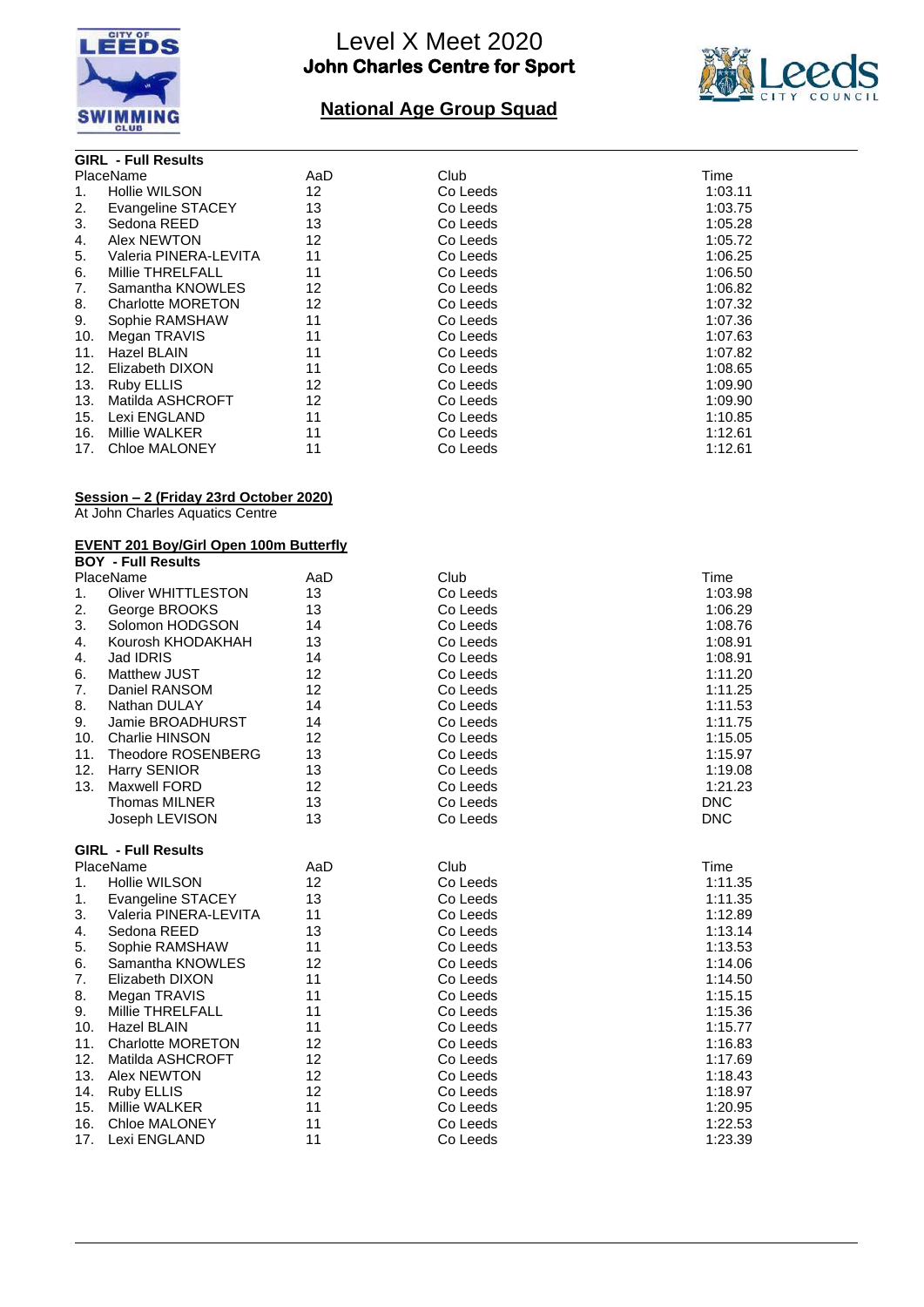



|     | <b>EVENT 202 Boy/Girl Open 100m Breaststroke</b> |     |          |            |  |
|-----|--------------------------------------------------|-----|----------|------------|--|
|     | <b>BOY - Full Results</b>                        |     |          |            |  |
|     | PlaceName                                        | AaD | Club     | Time       |  |
| 1.  | George BROOKS                                    | 13  | Co Leeds | 1:12.56    |  |
| 2.  | Kourosh KHODAKHAH                                | 13  | Co Leeds | 1:18.63    |  |
| 3.  | Jad IDRIS                                        | 14  | Co Leeds | 1:19.13    |  |
| 4.  | <b>Oliver WHITTLESTON</b>                        | 13  | Co Leeds | 1:19.35    |  |
| 5.  | Maxwell FORD                                     | 12  | Co Leeds | 1:19.84    |  |
| 6.  | Nathan DULAY                                     | 14  | Co Leeds | 1:20.38    |  |
| 7.  | Jamie BROADHURST                                 | 14  | Co Leeds | 1:20.43    |  |
| 8.  | Daniel RANSOM                                    | 12  | Co Leeds | 1:22.10    |  |
| 9.  | Solomon HODGSON                                  | 14  | Co Leeds | 1:23.01    |  |
| 10. | <b>Charlie HINSON</b>                            | 12  | Co Leeds | 1:25.85    |  |
| 11. | <b>Matthew JUST</b>                              | 12  | Co Leeds | 1:31.93    |  |
| 12. | Theodore ROSENBERG                               | 13  | Co Leeds | 1:32.81    |  |
| 13. | Harry SENIOR                                     | 13  | Co Leeds | 1:36.34    |  |
|     | Joseph LEVISON                                   | 13  | Co Leeds | <b>DNC</b> |  |
|     | <b>Thomas MILNER</b>                             | 13  | Co Leeds | <b>DNC</b> |  |
|     | <b>GIRL - Full Results</b>                       |     |          |            |  |
|     | PlaceName                                        | AaD | Club     | Time       |  |
| 1.  | <b>Hazel BLAIN</b>                               | 11  | Co Leeds | 1:21.53    |  |
| 2.  | Hollie WILSON                                    | 12  | Co Leeds | 1:21.99    |  |
| 3.  | Millie THRELFALL                                 | 11  | Co Leeds | 1:24.70    |  |
| 4.  | Evangeline STACEY                                | 13  | Co Leeds | 1:25.10    |  |
| 5.  | Sedona REED                                      | 13  | Co Leeds | 1:25.10    |  |
| 6.  | <b>Charlotte MORETON</b>                         | 12  | Co Leeds | 1:25.53    |  |
| 7.  | Valeria PINERA-LEVITA                            | 11  | Co Leeds | 1:25.87    |  |
| 8.  | Sophie RAMSHAW                                   | 11  | Co Leeds | 1:26.56    |  |
| 9.  | Elizabeth DIXON                                  | 11  | Co Leeds | 1:27.16    |  |
| 10. | Alex NEWTON                                      | 12  | Co Leeds | 1:27.29    |  |
| 11. | Samantha KNOWLES                                 | 12  | Co Leeds | 1:28.99    |  |
| 12. | Megan TRAVIS                                     | 11  | Co Leeds | 1:30.03    |  |
| 13. | Chloe MALONEY                                    | 11  | Co Leeds | 1:32.30    |  |
| 14. | Matilda ASHCROFT                                 | 12  | Co Leeds | 1:32.90    |  |
| 15. | <b>Ruby ELLIS</b>                                | 12  | Co Leeds | 1:33.88    |  |
| 16. | Millie WALKER                                    | 11  | Co Leeds | 1:44.13    |  |
|     | Lexi ENGLAND                                     | 11  | Co Leeds | <b>DNC</b> |  |

### **Session – 3 (Saturday 24th October 2020)**

At John Charles Aquatics Centre

### **EVENT 301 Boy/Girl Open 800m Freestyle**

| <b>BOY - Full Results</b> |           |          |            |
|---------------------------|-----------|----------|------------|
|                           | AaD       | Club     | Time       |
| Kourosh KHODAKHAH         | 13        | Co Leeds | 9:20.01    |
| George BROOKS             | 13        | Co Leeds | 9:27.53    |
| Solomon HODGSON           | 14        | Co Leeds | 9:53.40    |
| Jad IDRIS                 | 14        | Co Leeds | 9:57.06    |
| Oliver WHITTLESTON        | 13        | Co Leeds | 10:05.26   |
| <b>Charlie HINSON</b>     | 12        | Co Leeds | 10:07.44   |
| Jamie BROADHURST          | 14        | Co Leeds | 10:10.03   |
| <b>Harry SENIOR</b>       | 13        | Co Leeds | 10:21.70   |
| Nathan DULAY              | 14        | Co Leeds | 10:34.50   |
| Theodore ROSENBERG        | 13        | Co Leeds | 10:42.66   |
| Matthew JUST              | 12        | Co Leeds | 10:56.42   |
| <b>Maxwell FORD</b>       | 12        | Co Leeds | 11:02.31   |
| Daniel RANSOM             | 12        | Co Leeds | 11:24.89   |
| Joseph LEVISON            | 13        | Co Leeds | <b>DNC</b> |
| <b>Thomas MILNER</b>      | 13        | Co Leeds | <b>DNC</b> |
|                           | PlaceName |          |            |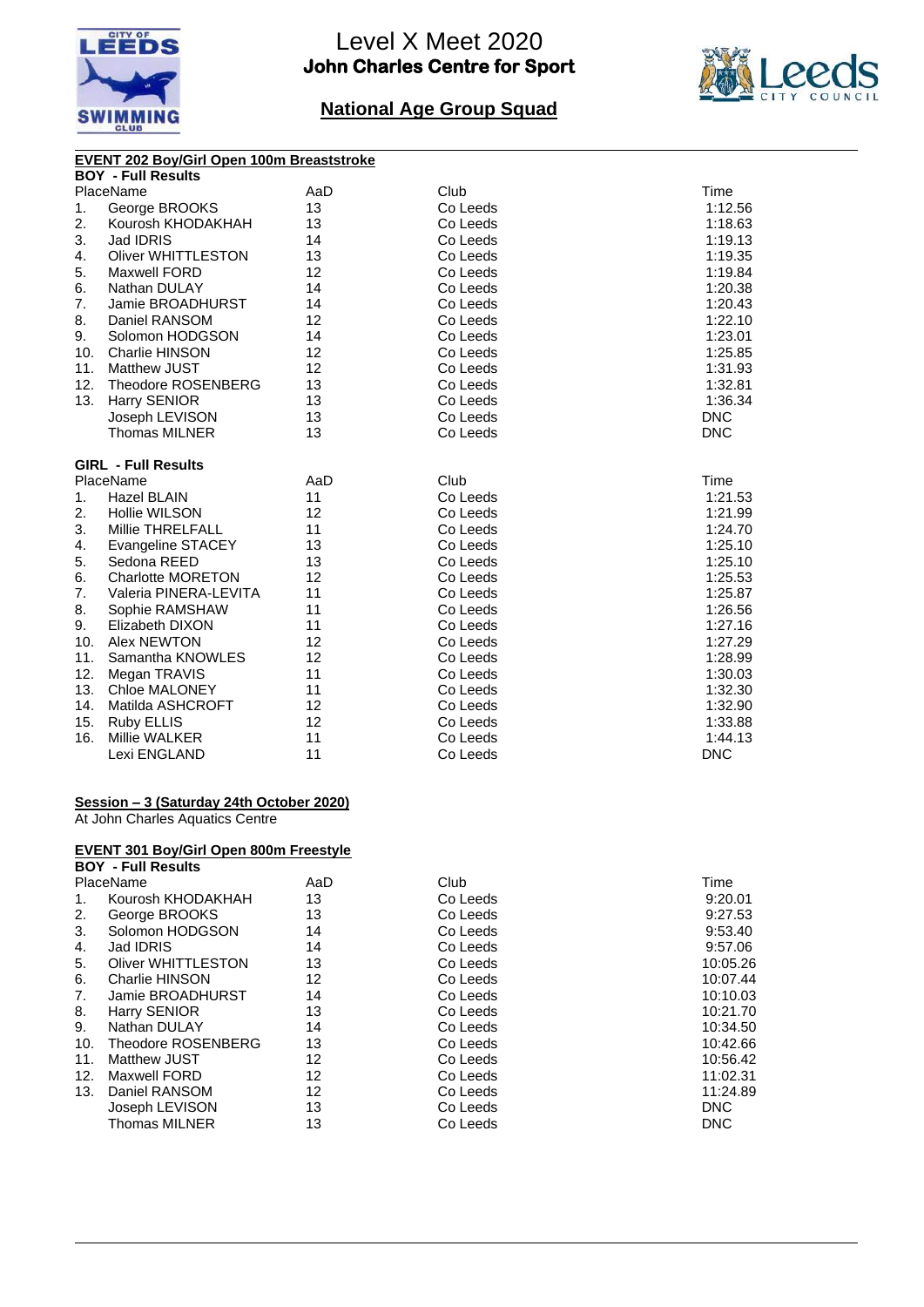



|       | <b>GIRL - Full Results</b>                       |      |             |            |  |  |
|-------|--------------------------------------------------|------|-------------|------------|--|--|
|       | PlaceName                                        | AaD  | Club        | Time       |  |  |
| 1.    | Hollie WILSON                                    | 12   | Co Leeds    | 9:47.11    |  |  |
| 2.    | Sedona REED                                      | 13   | Co Leeds    | 10:09.51   |  |  |
| 3.    | Evangeline STACEY                                | 13   | Co Leeds    | 10:10.71   |  |  |
| 4.    | Alex NEWTON                                      | 12   | Co Leeds    | 10:11.57   |  |  |
| 5.    | Millie THRELFALL                                 | 11   | Co Leeds    | 10:19.63   |  |  |
| 6.    | Valeria PINERA-LEVITA                            | 11   | Co Leeds    | 10:28.60   |  |  |
| 7.    | <b>Hazel BLAIN</b>                               | 11   | Co Leeds    | 10:29.48   |  |  |
| 8.    | <b>Charlotte MORETON</b>                         | 12   | Co Leeds    | 10:29.64   |  |  |
| 9.    | Samantha KNOWLES                                 | 12   | Co Leeds    | 10:30.81   |  |  |
| 10.   | Elizabeth DIXON                                  | 11   | Co Leeds    | 10:46.59   |  |  |
| 11.   | Sophie RAMSHAW                                   | 11   | Co Leeds    | 10:52.75   |  |  |
| 12.   | <b>Chloe MALONEY</b>                             | 11   | Co Leeds    | 10:57.59   |  |  |
| 13.   | Megan TRAVIS                                     | 11   | Co Leeds    | 11:04.10   |  |  |
| 14.   | Matilda ASHCROFT                                 | 12   | Co Leeds    | 11:18.80   |  |  |
| 15.   | Lexi ENGLAND                                     | 11   | Co Leeds    | 11:30.03   |  |  |
| 16.   | <b>Millie WALKER</b>                             | 11   | Co Leeds    | 11:30.16   |  |  |
|       |                                                  | 12   |             |            |  |  |
|       | Ruby ELLIS                                       |      | Co Leeds    | <b>DNC</b> |  |  |
|       | <b>EVENT 302 Boy/Girl Open 200m Breaststroke</b> |      |             |            |  |  |
|       | <b>BOY - Full Results</b>                        |      |             |            |  |  |
|       | PlaceName                                        | AaD  | Club        | Time       |  |  |
| 1.    | George BROOKS                                    | 13   | Co Leeds    | 2:42.19    |  |  |
| 2.    | Kourosh KHODAKHAH                                | 13   | Co Leeds    | 2:49.73    |  |  |
| 3.    | Jad IDRIS                                        | 14   | Co Leeds    | 2:52.09    |  |  |
| 4.    | Maxwell FORD                                     | 12   | Co Leeds    | 2:54.03    |  |  |
| 5.    | Nathan DULAY                                     | 14   | Co Leeds    | 2:54.25    |  |  |
| 6.    | Daniel RANSOM                                    | 12   | Co Leeds    | 2:55.36    |  |  |
| 7.    | Jamie BROADHURST                                 | 14   | Co Leeds    | 2:59.35    |  |  |
| 8.    | Solomon HODGSON                                  | 14   | Co Leeds    | 3:02.41    |  |  |
| 9.    | <b>Oliver WHITTLESTON</b>                        | 13   | Co Leeds    | 3:03.75    |  |  |
|       |                                                  |      |             |            |  |  |
| 10.   | <b>Charlie HINSON</b>                            | 12   | Co Leeds    | 3:03.86    |  |  |
| 11.   | Theodore ROSENBERG                               | 13   | Co Leeds    | 3:16.10    |  |  |
| 12.   | Harry SENIOR                                     | 13   | Co Leeds    | 3:18.27    |  |  |
| 13.   | Matthew JUST                                     | 12   | Co Leeds    | 3:24.75    |  |  |
|       | Joseph LEVISON                                   | 13   | Co Leeds    | <b>DNC</b> |  |  |
|       | <b>Thomas MILNER</b>                             | 13   | Co Leeds    | <b>DNC</b> |  |  |
|       | <b>GIRL - Full Results</b>                       |      |             |            |  |  |
| Place |                                                  | Name | Club<br>AaD | Time       |  |  |
|       | PI./Ht.                                          |      |             |            |  |  |
| 1.    | <b>Hazel BLAIN</b>                               | 11   | Co Leeds    | 2:57.68    |  |  |
| 2.    | Millie THRELFALL                                 | 11   | Co Leeds    | 2:58.70    |  |  |
| 3.    | Evangeline STACEY                                | 13   | Co Leeds    | 3:05.71    |  |  |
| 4.    | Hollie WILSON                                    | 12   | Co Leeds    | 3:05.81    |  |  |
| 5.    | Sedona REED                                      | 13   | Co Leeds    | 3:05.91    |  |  |
| 6.    | Elizabeth DIXON                                  | 11   | Co Leeds    | 3:06.80    |  |  |
| 7.    | <b>Charlotte MORETON</b>                         | 12   | Co Leeds    | 3:07.18    |  |  |
| 8.    | Valeria PINERA-LEVITA                            | 11   | Co Leeds    | 3:07.25    |  |  |
| 9.    | Alex NEWTON                                      | 12   | Co Leeds    | 3:08.71    |  |  |
| 10.   | Sophie RAMSHAW                                   | 11   | Co Leeds    | 3:09.68    |  |  |
| 11.   | Samantha KNOWLES                                 | 12   |             |            |  |  |
|       |                                                  |      | Co Leeds    | 3:14.18    |  |  |
| 12.   | Chloe MALONEY                                    | 11   | Co Leeds    | 3:15.22    |  |  |
| 13.   | Megan TRAVIS                                     | 11   | Co Leeds    | 3:15.97    |  |  |
| 14.   | Matilda ASHCROFT                                 | 12   | Co Leeds    | 3:35.97    |  |  |
| 15.   | Millie WALKER                                    | 11   | Co Leeds    | 3:40.27    |  |  |
|       | Ruby ELLIS                                       | 12   | Co Leeds    | <b>DNC</b> |  |  |
|       | Lexi ENGLAND                                     | 11   | Co Leeds    | <b>DNC</b> |  |  |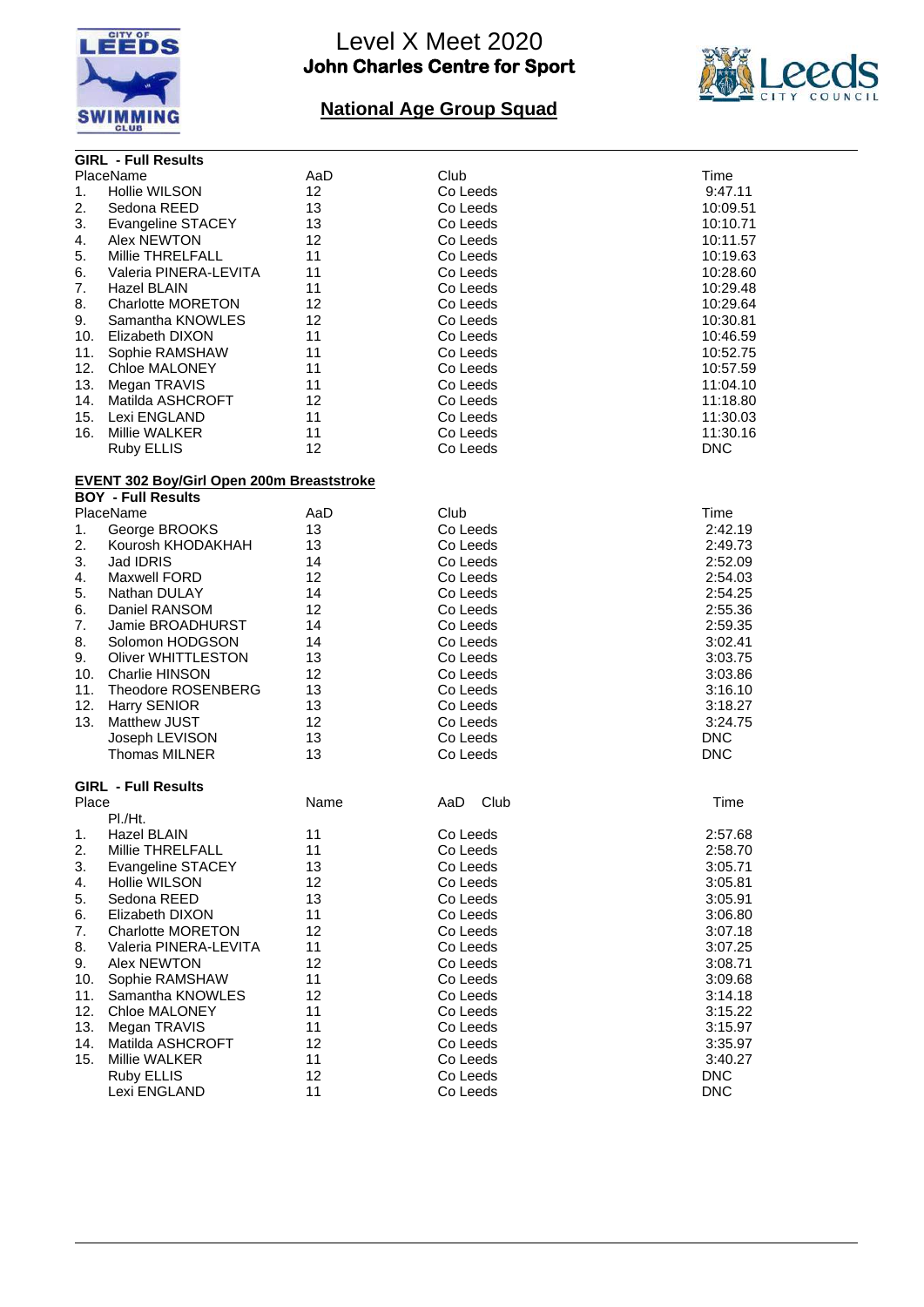



### **Session – 4 (Tuesday 27th October 2020)** At John Charles Aquatics Centre

# **EVENT 401 Boy/Girl Open 200m Butterfly**

|                            | AaD                       | Club     | Time       |
|----------------------------|---------------------------|----------|------------|
| Jad IDRIS                  | 14                        | Co Leeds | 2:27.38    |
| <b>Oliver WHITTLESTON</b>  | 13                        | Co Leeds | 2:28.78    |
| Kourosh KHODAKHAH          | 13                        | Co Leeds | 2:29.44    |
| George BROOKS              | 13                        | Co Leeds | 2:30.92    |
| Solomon HODGSON            | 14                        | Co Leeds | 2:39.42    |
| Matthew JUST               | 12                        | Co Leeds | 2:46.91    |
| <b>Theodore ROSENBERG</b>  | 13                        | Co Leeds | 2:48.71    |
| Nathan DULAY               | 14                        | Co Leeds | 2:51.20    |
| Charlie HINSON             | 12                        | Co Leeds | 2:53.31    |
| Harry SENIOR               | 13                        | Co Leeds | 2:59.59    |
| Jamie BROADHURST           | 14                        | Co Leeds | 3:06.52    |
| <b>Maxwell FORD</b>        | 12                        | Co Leeds | <b>DNC</b> |
| Joseph LEVISON             | 13                        | Co Leeds | <b>DNC</b> |
| Daniel RANSOM              | 12                        | Co Leeds | <b>DNC</b> |
| <b>Thomas MILNER</b>       | 13                        | Co Leeds | <b>DNC</b> |
|                            |                           |          |            |
| <b>GIRL - Full Results</b> |                           |          |            |
|                            | AaD                       | Club     | Time       |
| Valeria PINERA-LEVITA      | 11                        | Co Leeds | 2:39.90    |
| Millie THRELFALL           | 11                        | Co Leeds | 2:40.20    |
| Evangeline STACEY          | 13                        | Co Leeds | 2:40.25    |
| Sophie RAMSHAW             | 11                        | Co Leeds | 2:41.75    |
| Samantha KNOWLES           | 12                        | Co Leeds | 2:42.97    |
| Hollie WILSON              | 12                        | Co Leeds | 2:43.10    |
| Elizabeth DIXON            | 11                        | Co Leeds | 2:47.22    |
| <b>Charlotte MORETON</b>   | 12                        | Co Leeds | 2:49.26    |
| Sedona REED                | 13                        | Co Leeds | 2:49.56    |
| <b>Hazel BLAIN</b>         | 11                        | Co Leeds | 2:50.79    |
| Alex NEWTON                | 12                        | Co Leeds | 2:53.15    |
| Megan TRAVIS               | 11                        | Co Leeds | 2:54.34    |
| Ruby ELLIS                 | 12                        | Co Leeds | 2:56.16    |
| Matilda ASHCROFT           | 12                        | Co Leeds | 2:57.59    |
| Chloe MALONEY              | 11                        | Co Leeds | 2:58.77    |
| Millie WALKER              | 11                        | Co Leeds | 3:01.70    |
|                            | <b>BOY - Full Results</b> |          |            |

## **Session – 5 (Thursday 29th October 2020)**

At John Charles Aquatics Centre

#### **EVENT 501 Boy/Girl Open 400m Freestyle BOY - Full Results**

|     | PlaceName                 | AaD | Club     | Time       |
|-----|---------------------------|-----|----------|------------|
| 1.  | Kourosh KHODAKHAH         | 13  | Co Leeds | 4:29.97    |
| 2.  | George BROOKS             | 13  | Co Leeds | 4:30.99    |
| 3.  | <b>Oliver WHITTLESTON</b> | 13  | Co Leeds | 4:33.33    |
| 4.  | Solomon HODGSON           | 14  | Co Leeds | 4:41.23    |
| 5.  | Jad IDRIS                 | 14  | Co Leeds | 4:46.33    |
| 6.  | Jamie BROADHURST          | 14  | Co Leeds | 4:49.80    |
| 7.  | <b>Charlie HINSON</b>     | 12  | Co Leeds | 4:55.42    |
| 8.  | Joseph LEVISON            | 13  | Co Leeds | 5:00.53    |
| 9.  | Nathan DULAY              | 14  | Co Leeds | 5:00.96    |
| 10. | <b>Harry SENIOR</b>       | 13  | Co Leeds | 5:02.93    |
| 11. | Theodore ROSENBERG        | 13  | Co Leeds | 5:05.57    |
| 12. | <b>Thomas MILNER</b>      | 13  | Co Leeds | 5:06.72    |
| 13. | <b>Maxwell FORD</b>       | 12  | Co Leeds | 5:08.59    |
| 14. | Matthew JUST              | 12  | Co Leeds | 5:09.97    |
|     | Daniel RANSOM             | 12  | Co Leeds | <b>DNC</b> |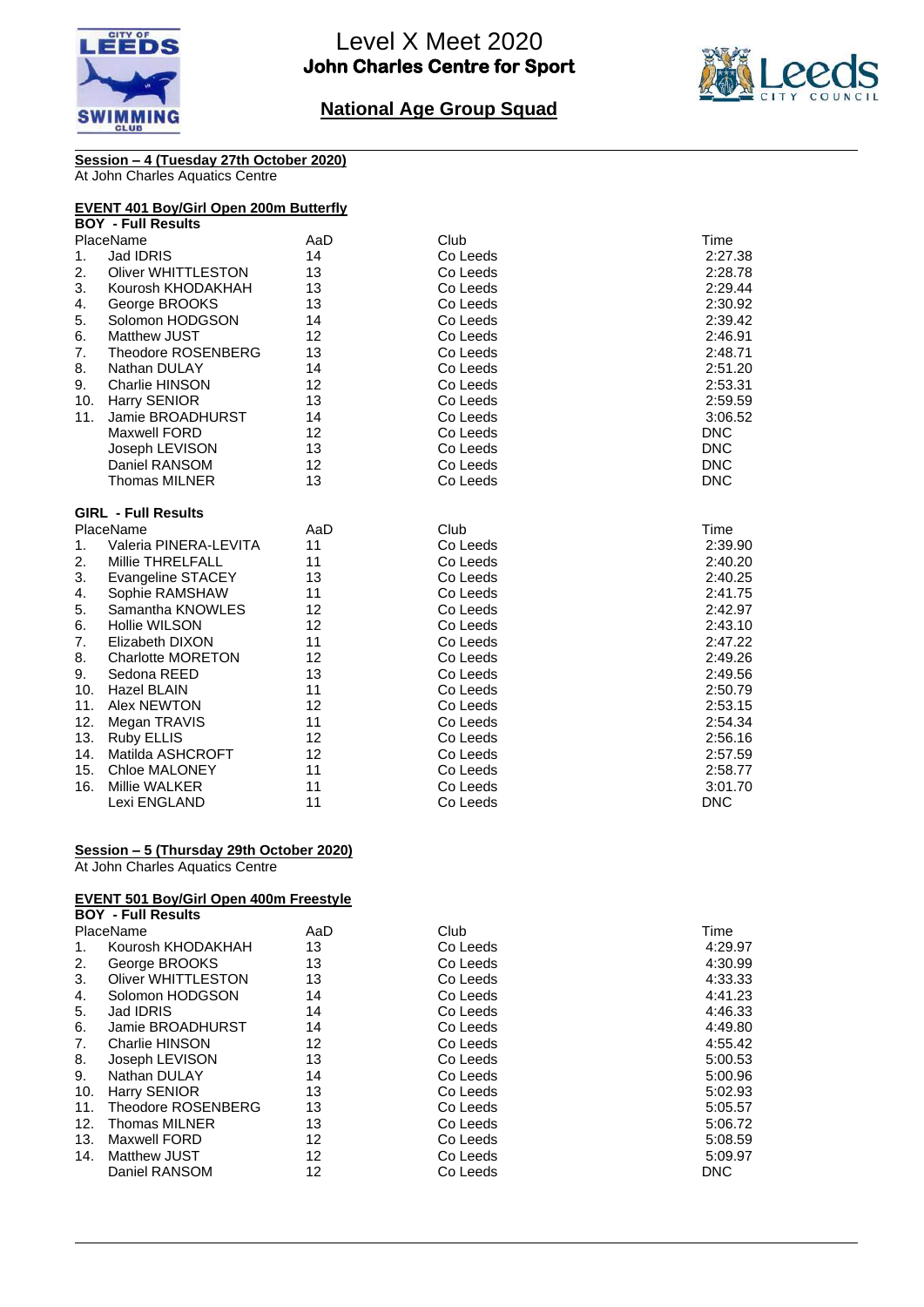



|     | <b>GIRL - Full Results</b>                     |     |          |            |
|-----|------------------------------------------------|-----|----------|------------|
|     | PlaceName                                      | AaD | Club     | Time       |
| 1.  | <b>Hollie WILSON</b>                           | 12  | Co Leeds | 4:43.45    |
| 2.  | Valeria PINERA-LEVITA                          | 11  | Co Leeds | 4:49.68    |
| 3.  | Evangeline STACEY                              | 13  | Co Leeds | 4:49.85    |
| 4.  | Sedona REED                                    | 13  | Co Leeds | 4:52.82    |
| 5.  | Alex NEWTON                                    | 12  | Co Leeds | 4:57.11    |
| 6.  | Samantha KNOWLES                               | 12  | Co Leeds | 4:59.03    |
| 7.  | Millie THRELFALL                               | 11  | Co Leeds | 5:00.15    |
| 8.  | <b>Charlotte MORETON</b>                       | 12  | Co Leeds | 5:00.16    |
| 9.  | Sophie RAMSHAW                                 | 11  | Co Leeds | 5:00.18    |
| 10. | Elizabeth DIXON                                | 11  | Co Leeds | 5:05.43    |
| 11. | <b>Hazel BLAIN</b>                             | 11  | Co Leeds | 5:06.95    |
| 12. | Matilda ASHCROFT                               | 12  | Co Leeds | 5:11.18    |
| 13. | <b>Chloe MALONEY</b>                           | 11  | Co Leeds | 5:11.70    |
| 14. | Ruby ELLIS                                     | 12  | Co Leeds | 5:14.68    |
| 15. | Megan TRAVIS                                   | 11  | Co Leeds | 5:20.03    |
| 16. | Millie WALKER                                  | 11  | Co Leeds | 5:23.09    |
| 17. | Lexi ENGLAND                                   | 11  | Co Leeds | 5:28.69    |
|     | <b>EVENT 502 Boy/Girl Open 100m Backstroke</b> |     |          |            |
|     | <b>BOY - Full Results</b>                      |     |          |            |
|     | PlaceName                                      | AaD | Club     | Time       |
| 1.  | <b>Oliver WHITTLESTON</b>                      | 13  | Co Leeds | 1:07.00    |
| 2.  | Jamie BROADHURST                               | 14  | Co Leeds | 1:08.80    |
| 3.  | George BROOKS                                  | 13  | Co Leeds | 1:09.24    |
| 4.  | Solomon HODGSON                                | 14  | Co Leeds | 1:10.28    |
| 5.  | Jad IDRIS                                      | 14  | Co Leeds | 1:10.90    |
| 6.  | <b>Charlie HINSON</b>                          | 12  | Co Leeds | 1:11.38    |
| 7.  | Kourosh KHODAKHAH                              | 13  | Co Leeds | 1:12.65    |
| 8.  | Theodore ROSENBERG                             | 13  | Co Leeds | 1:15.56    |
| 9.  | Maxwell FORD                                   | 12  | Co Leeds | 1:16.99    |
| 10. | Harry SENIOR                                   | 13  | Co Leeds | 1:17.75    |
| 11. | <b>Matthew JUST</b>                            | 12  | Co Leeds | 1:17.95    |
| 12. | <b>Thomas MILNER</b>                           | 13  | Co Leeds | 1:18.50    |
| 13. | Joseph LEVISON                                 | 13  | Co Leeds | 1:18.78    |
| 14. | Nathan DULAY                                   | 14  | Co Leeds | 1:20.43    |
|     | Daniel RANSOM                                  | 12  | Co Leeds | <b>DNC</b> |
|     | <b>GIRL - Full Results</b>                     |     |          |            |
|     | PlaceName                                      | AaD | Club     | Time       |
| 1.  | Alex NEWTON                                    | 12  | Co Leeds | 1:09.11    |
| 2.  | Hollie WILSON                                  | 12  | Co Leeds | 1:13.51    |
| 3.  | Sedona REED                                    | 13  | Co Leeds | 1:13.51    |
| 4.  | Sophie RAMSHAW                                 | 11  | Co Leeds | 1:13.99    |
| 5.  | Samantha KNOWLES                               | 12  | Co Leeds | 1:14.09    |
| 6.  | Valeria PINERA-LEVITA                          | 11  | Co Leeds | 1:14.09    |
| 7.  | Millie THRELFALL                               | 11  | Co Leeds | 1:15.45    |
| 8.  | Elizabeth DIXON                                | 11  | Co Leeds | 1:15.88    |
| 9.  | Matilda ASHCROFT                               | 12  | Co Leeds | 1:16.25    |
| 10. | Evangeline STACEY                              | 13  | Co Leeds | 1:16.41    |
| 11. | Millie WALKER                                  | 11  | Co Leeds | 1:17.99    |
| 12. | <b>Charlotte MORETON</b>                       | 12  | Co Leeds | 1:18.17    |
| 13. | Megan TRAVIS                                   | 11  | Co Leeds | 1:18.91    |
| 14. | <b>Hazel BLAIN</b>                             | 11  | Co Leeds | 1:20.06    |
| 15. | Ruby ELLIS                                     | 12  | Co Leeds | 1:20.43    |
| 16. | Lexi ENGLAND                                   | 11  | Co Leeds | 1:24.41    |
| 17. | Chloe MALONEY                                  | 11  | Co Leeds | 1:24.63    |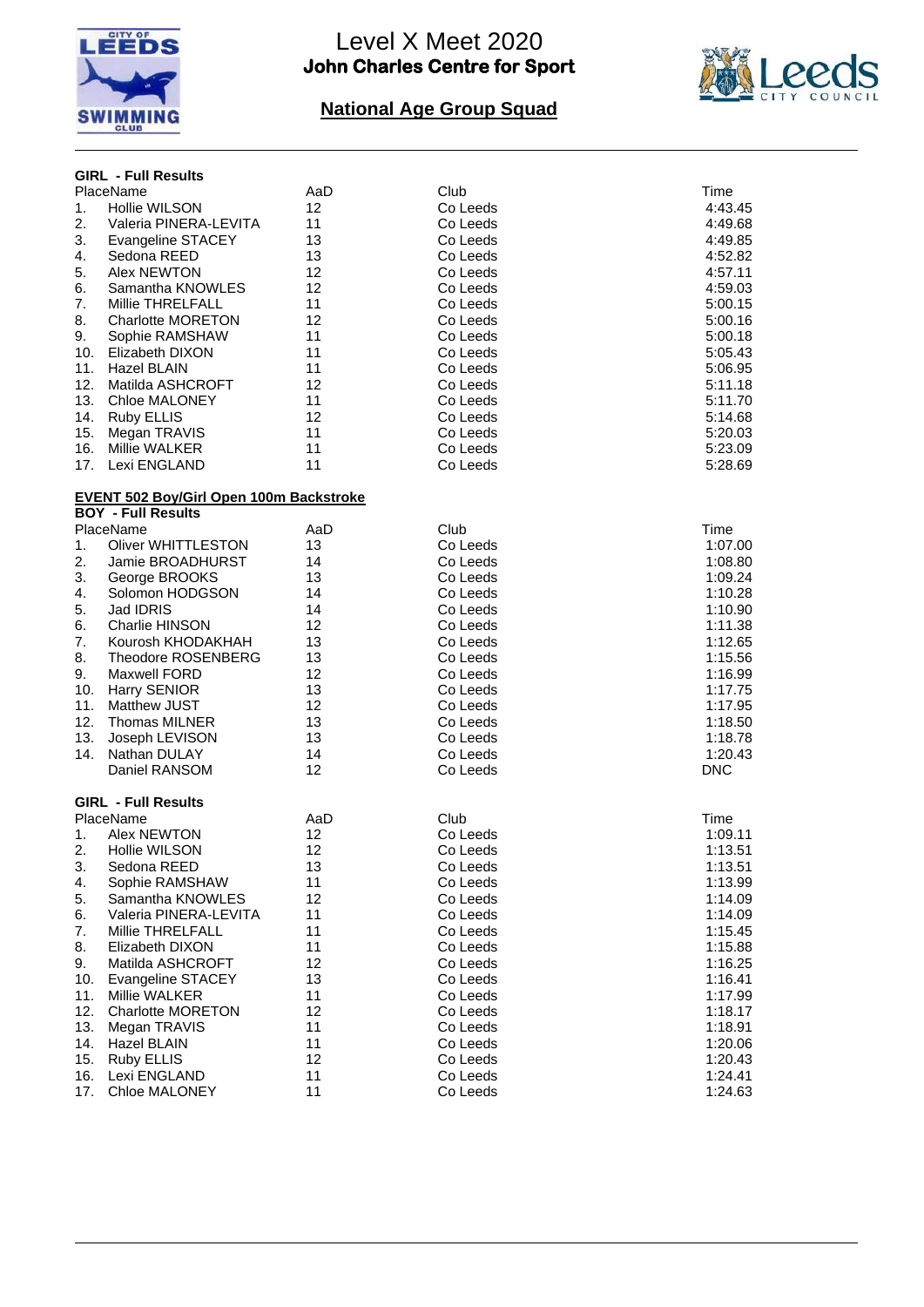



### **Session – 6 (Friday 30th October 2020)**

At John Charles Aquatics Centre

## **EVENT 601 Boy/Girl Open 200m IM**

|                | <b>BOY - Full Results</b>  |     |          |            |
|----------------|----------------------------|-----|----------|------------|
|                | PlaceName                  | AaD | Club     | Time       |
| 1.             | George BROOKS              | 13  | Co Leeds | 2:24.48    |
| 2.             | <b>Oliver WHITTLESTON</b>  | 13  | Co Leeds | 2:24.50    |
| 3.             | Solomon HODGSON            | 14  | Co Leeds | 2:26.68    |
| 4.             | Kourosh KHODAKHAH          | 13  | Co Leeds | 2:27.79    |
| 5.             | Jad IDRIS                  | 14  | Co Leeds | 2:29.15    |
| 6.             | Jamie BROADHURST           | 14  | Co Leeds | 2:30.35    |
| 7.             | <b>Charlie HINSON</b>      | 12  | Co Leeds | 2:34.92    |
| 8.             | Nathan DULAY               | 14  | Co Leeds | 2:35.63    |
| 9.             | Maxwell FORD               | 12  | Co Leeds | 2:36.05    |
| 10.            | Joseph LEVISON             | 13  | Co Leeds | 2:36.28    |
| 11.            | <b>Matthew JUST</b>        | 12  | Co Leeds | 2:44.79    |
| 12.            | <b>Theodore ROSENBERG</b>  | 13  | Co Leeds | 2:46.53    |
| 13.            | <b>Thomas MILNER</b>       | 13  | Co Leeds | 2:47.40    |
| 14.            | Harry SENIOR               | 13  | Co Leeds | 2:53.50    |
|                | Daniel RANSOM              | 12  | Co Leeds | <b>DNC</b> |
|                | <b>GIRL - Full Results</b> |     |          |            |
|                | PlaceName                  | AaD | Club     | Time       |
| 1 <sub>1</sub> | Hollie WILSON              | 12  | Co Leeds | 2:34.05    |
| 2.             | Valeria PINERA-LEVITA      | 11  | Co Leeds | 2:36.18    |
| 3.             | Millie THRELFALL           | 11  | Co Leeds | 2:36.45    |
| 4.             | Evangeline STACEY          | 13  | Co Leeds | 2:36.87    |
| 5.             | Elizabeth DIXON            | 11  | Co Leeds | 2:37.25    |
| 6.             | Sophie RAMSHAW             | 11  | Co Leeds | 2:37.37    |
| 7.             | <b>Charlotte MORETON</b>   | 12  | Co Leeds | 2:37.55    |
| 8.             | Sedona REED                | 13  | Co Leeds | 2:37.84    |
| 9.             | Hazel BLAIN                | 11  | Co Leeds | 2:38.54    |
| 10.            | Samantha KNOWLES           | 12  | Co Leeds | 2:39.23    |
| 11.            | Alex NEWTON                | 12  | Co Leeds | 2:39.87    |
| 12.            | Megan TRAVIS               | 11  | Co Leeds | 2:42.85    |
| 13.            | Matilda ASHCROFT           | 12  | Co Leeds | 2:46.33    |
| 14.            | <b>Chloe MALONEY</b>       | 11  | Co Leeds | 2:49.62    |
|                | 15. Ruby ELLIS             | 12  | Co Leeds | 2:50.72    |
| 16.            | Millie WALKER              | 11  | Co Leeds | 2:55.28    |
| 17.            | Lexi ENGLAND               | 11  | Co Leeds | 3:00.55    |

### **EVENT 602 Boy/Girl Open 200m Freestyle**

|       | <b>BOY - Full Results</b> |      |              |            |
|-------|---------------------------|------|--------------|------------|
| Place |                           | Name | Club<br>AaD. | Time       |
|       | PI./Ht.                   |      |              |            |
| 1.    | George BROOKS             | 13   | Co Leeds     | 2:09.37    |
| 2.    | Oliver WHITTLESTON        | 13   | Co Leeds     | 2:12.47    |
| 3.    | Solomon HODGSON           | 14   | Co Leeds     | 2:15.32    |
| 4.    | Kourosh KHODAKHAH         | 13   | Co Leeds     | 2:16.00    |
| 5.    | Jad IDRIS                 | 14   | Co Leeds     | 2:17.22    |
| 6.    | Jamie BROADHURST          | 14   | Co Leeds     | 2:17.97    |
| 7.    | Theodore ROSENBERG        | 13   | Co Leeds     | 2:21.28    |
| 8.    | <b>Charlie HINSON</b>     | 12   | Co Leeds     | 2:21.96    |
| 9.    | <b>Maxwell FORD</b>       | 12   | Co Leeds     | 2:22.13    |
| 10.   | Joseph LEVISON            | 13   | Co Leeds     | 2:22.14    |
| 11.   | <b>Harry SENIOR</b>       | 13   | Co Leeds     | 2:22.14    |
| 12.   | Nathan DULAY              | 14   | Co Leeds     | 2:22.90    |
| 13.   | Matthew JUST              | 12   | Co Leeds     | 2:25.93    |
| 14.   | <b>Thomas MILNER</b>      | 13   | Co Leeds     | 2:26.81    |
|       | Daniel RANSOM             | 12   | Co Leeds     | <b>DNC</b> |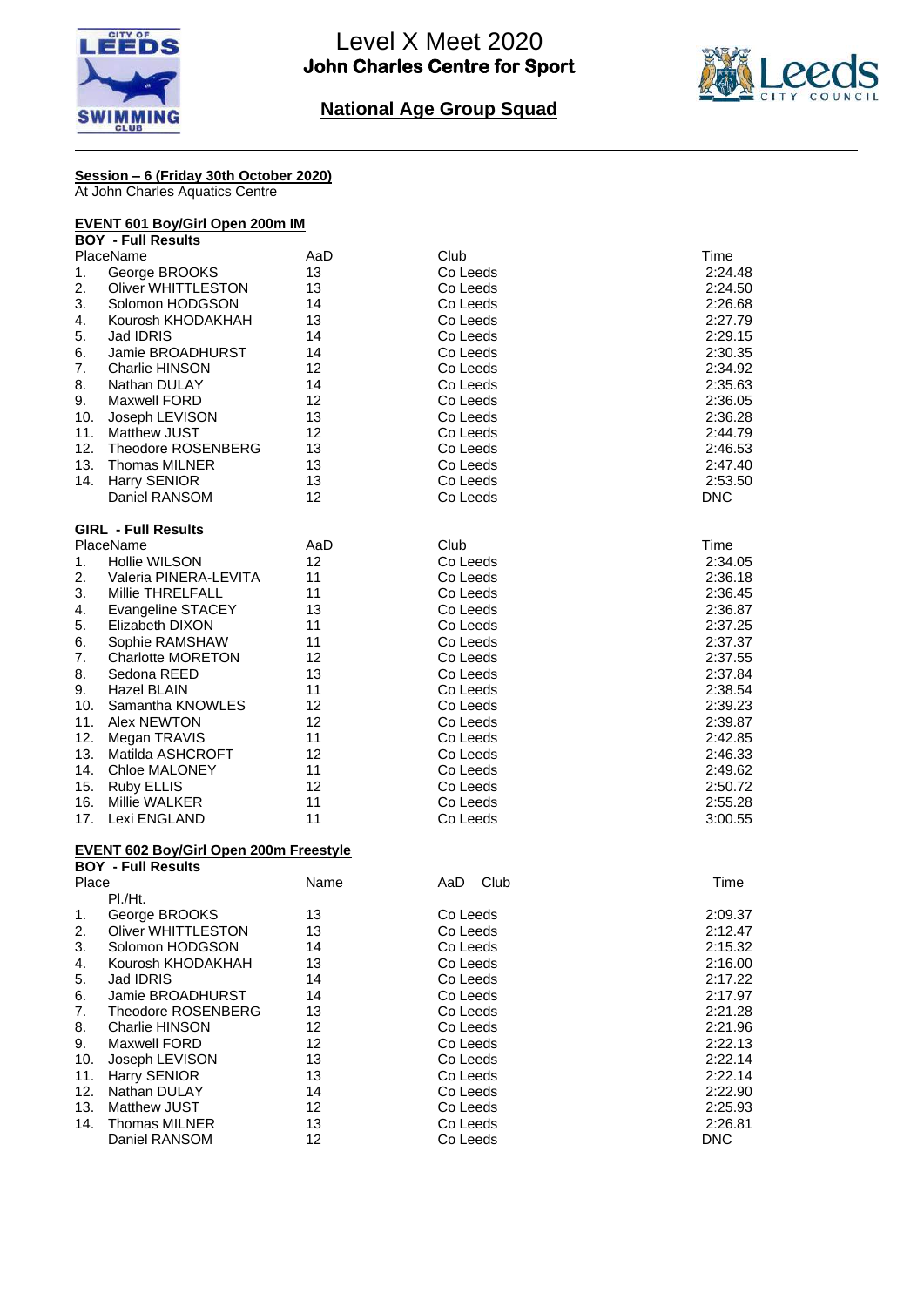



|  |  |  | <b>GIRL - Full Results</b> |
|--|--|--|----------------------------|
|--|--|--|----------------------------|

|     | PlaceName                | AaD | Club     | Time    |
|-----|--------------------------|-----|----------|---------|
| 1.  | Hollie WILSON            | 12  | Co Leeds | 2:16.90 |
| 2.  | Evangeline STACEY        | 13  | Co Leeds | 2:18.49 |
| 3.  | Valeria PINERA-LEVITA    | 11  | Co Leeds | 2:21.48 |
| 4.  | Sedona REED              | 13  | Co Leeds | 2:22.55 |
| 5.  | Alex NEWTON              | 12  | Co Leeds | 2:23.05 |
| 6.  | Sophie RAMSHAW           | 11  | Co Leeds | 2:24.20 |
| 7.  | Millie THRELFALL         | 11  | Co Leeds | 2:25.02 |
| 8.  | <b>Hazel BLAIN</b>       | 11  | Co Leeds | 2:25.70 |
| 9.  | Samantha KNOWLES         | 12  | Co Leeds | 2:25.91 |
| 10. | Elizabeth DIXON          | 11  | Co Leeds | 2:26.73 |
| 11. | <b>Charlotte MORETON</b> | 12  | Co Leeds | 2:27.40 |
| 12. | Matilda ASHCROFT         | 12  | Co Leeds | 2:28.84 |
| 13. | Megan TRAVIS             | 11  | Co Leeds | 2:29.38 |
| 14. | Ruby ELLIS               | 12  | Co Leeds | 2:29.61 |
| 15. | Lexi ENGLAND             | 11  | Co Leeds | 2:33.08 |
| 16. | Millie WALKER            | 11  | Co Leeds | 2:33.56 |
| 17. | Chloe MALONEY            | 11  | Co Leeds | 2:36.63 |

### **Session – 7 (Saturday 31st October 2020)**

At John Charles Aquatics Centre

### **EVENT 701 Boy/Girl Open 1500m Freestyle**

|                | <b>BOY - Full Results</b>  |     |          |          |
|----------------|----------------------------|-----|----------|----------|
| PlaceName      |                            | AaD | Club     | Time     |
| $\mathbf{1}$ . | Kourosh KHODAKHAH          | 13  | Co Leeds | 17:43.61 |
| 2.             | George BROOKS              | 13  | Co Leeds | 18:00.34 |
| 3.             | Jad IDRIS                  | 14  | Co Leeds | 19:05.25 |
| 4.             | <b>Oliver WHITTLESTON</b>  | 13  | Co Leeds | 19:07.65 |
| 5.             | Jamie BROADHURST           | 14  | Co Leeds | 19:45.76 |
| 6.             | <b>Charlie HINSON</b>      | 12  | Co Leeds | 19:46.23 |
| 7.             | <b>Harry SENIOR</b>        | 13  | Co Leeds | 19:53.62 |
| 8.             | Theodore ROSENBERG         | 13  | Co Leeds | 20:15.78 |
| 9.             | Nathan DULAY               | 14  | Co Leeds | 20:19.34 |
| 10.            | Joseph LEVISON             | 13  | Co Leeds | 20:21.44 |
| 11.            | <b>Thomas MILNER</b>       | 13  | Co Leeds | 20:25.94 |
| 12.            | Matthew JUST               | 12  | Co Leeds | 20:29.81 |
| 13.            | Maxwell FORD               | 12  | Co Leeds | 22:00.97 |
|                | <b>GIRL - Full Results</b> |     |          |          |
|                |                            |     | - - -    |          |

|                          | AaD                                            | Club     | Time     |
|--------------------------|------------------------------------------------|----------|----------|
| Hollie WILSON            | 12                                             | Co Leeds | 18:44.25 |
| Sedona REED              | 13                                             | Co Leeds | 19:43.03 |
| Evangeline STACEY        | 13                                             | Co Leeds | 19:43.37 |
| <b>Charlotte MORETON</b> | 12                                             | Co Leeds | 19:50.06 |
| Valeria PINERA-LEVITA    | 11                                             | Co Leeds | 19:50.06 |
| Samantha KNOWLES         | 12                                             | Co Leeds | 19:58.99 |
| Millie THRELFALL         | 11                                             | Co Leeds | 20:06.17 |
| Alex NEWTON              | 12                                             | Co Leeds | 20:12.75 |
| Elizabeth DIXON          | 11                                             | Co Leeds | 20:16.84 |
| Sophie RAMSHAW           | 11                                             | Co Leeds | 20:20.46 |
| Hazel BLAIN              | 11                                             | Co Leeds | 20:32.49 |
|                          | 11                                             | Co Leeds | 20:42.35 |
| Ruby ELLIS               | 12                                             | Co Leeds | 20:45.88 |
|                          | 12                                             | Co Leeds | 21:45.03 |
| Millie WALKER            | 11                                             | Co Leeds | 21:45.88 |
| Megan TRAVIS             | 11                                             | Co Leeds | 21:48.94 |
| Lexi ENGLAND             | 11                                             | Co Leeds | 22:01.78 |
|                          | PlaceName<br>Chloe MALONEY<br>Matilda ASHCROFT |          |          |